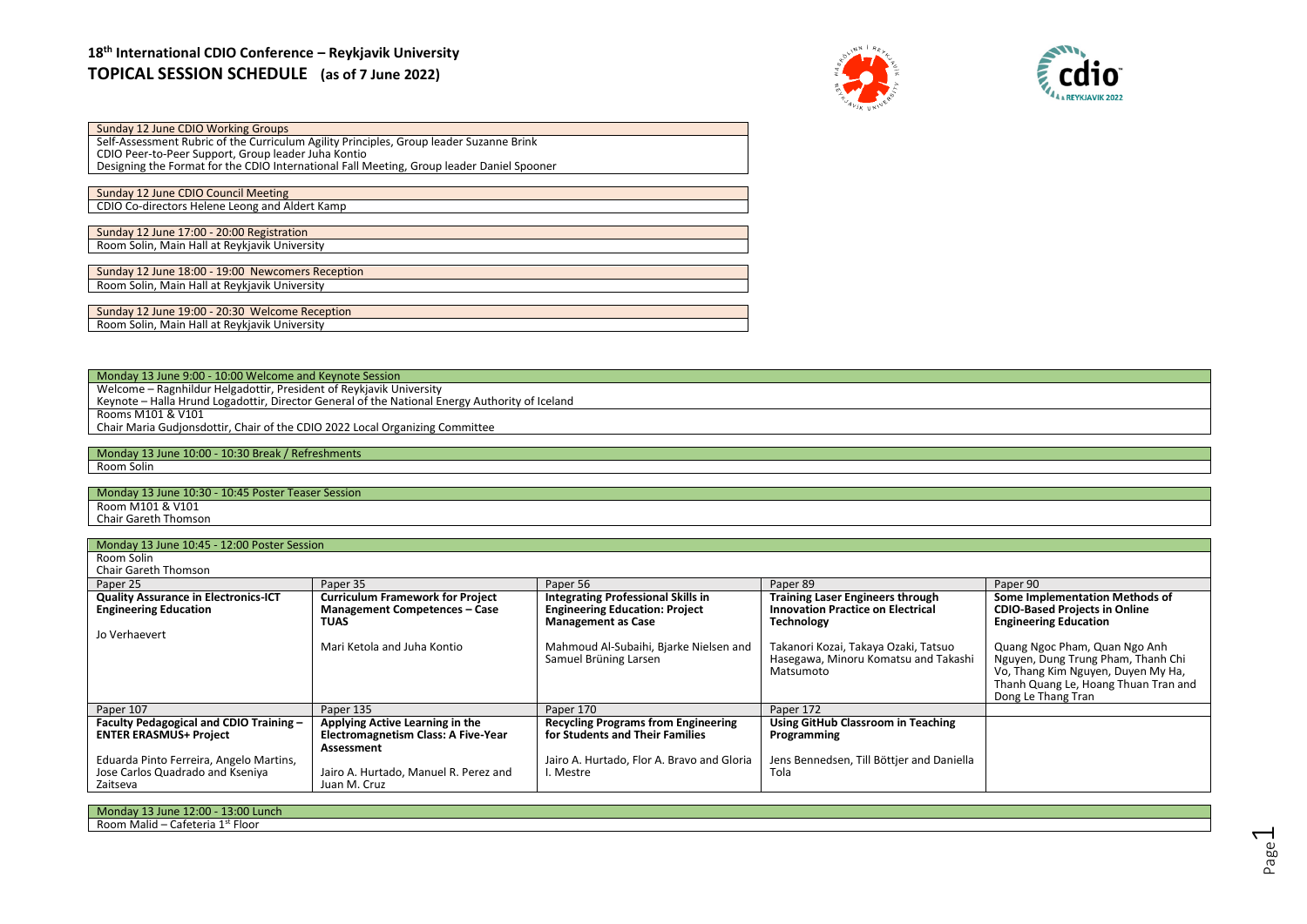|                 | Monday 13 June 13:00 - 14:20 Podium Sessions and Workshops |                                                      |                                              |                                                              |
|-----------------|------------------------------------------------------------|------------------------------------------------------|----------------------------------------------|--------------------------------------------------------------|
| Session         | Podium 1<br><b>Pandemic Environment</b>                    | Podium 2<br><b>Challenge Based Learning</b><br>(CBL) | Podium 3<br>Accreditation and<br>Regulations | Podium 4<br>Course Design and<br><b>Teaching Development</b> |
| Room<br>$C = 1$ | V101<br>$A \cup A$ and $A \cup A$                          | V102<br>Elizabeth Malley                             | M104<br>Canada tomatal                       | M105<br>Additional Franchise all                             |

| Session | Pandemic Environment                                                                                                                                                                                                                                                                                      | Challenge Based Learning<br>(CBL)                                                                                                                                                                   | Accreditation and<br>Regulations                                                                                                                                                                                                                                                                                                                                                          | Course Design and<br><b>Teaching Development</b>                                                                                                                                             | Workshop 1<br>Room M102                                                                                                                   | <b>Workshop 2</b><br>Room M106                                                                                                                                            | Sponsored Workshop<br>Room M108                                                                                                                                                            |
|---------|-----------------------------------------------------------------------------------------------------------------------------------------------------------------------------------------------------------------------------------------------------------------------------------------------------------|-----------------------------------------------------------------------------------------------------------------------------------------------------------------------------------------------------|-------------------------------------------------------------------------------------------------------------------------------------------------------------------------------------------------------------------------------------------------------------------------------------------------------------------------------------------------------------------------------------------|----------------------------------------------------------------------------------------------------------------------------------------------------------------------------------------------|-------------------------------------------------------------------------------------------------------------------------------------------|---------------------------------------------------------------------------------------------------------------------------------------------------------------------------|--------------------------------------------------------------------------------------------------------------------------------------------------------------------------------------------|
| Room    | V101                                                                                                                                                                                                                                                                                                      | V102                                                                                                                                                                                                | M104                                                                                                                                                                                                                                                                                                                                                                                      | M105                                                                                                                                                                                         | Time 13:00 - 14:15                                                                                                                        | Time 13:00 - 14:15                                                                                                                                                        | Time 13:00 - 14:00                                                                                                                                                                         |
| Chair   | Aldert Kamp                                                                                                                                                                                                                                                                                               | Elizabeth Keller                                                                                                                                                                                    | Sarah Junaid                                                                                                                                                                                                                                                                                                                                                                              | Mikael Enelund                                                                                                                                                                               |                                                                                                                                           |                                                                                                                                                                           |                                                                                                                                                                                            |
|         | Paper 7                                                                                                                                                                                                                                                                                                   | Paper 15                                                                                                                                                                                            | Paper 65                                                                                                                                                                                                                                                                                                                                                                                  | Paper 31                                                                                                                                                                                     | Paper 4                                                                                                                                   | Paper 106                                                                                                                                                                 | <b>ITP Metrics</b>                                                                                                                                                                         |
|         | <b>Covid-19 Forced Remote</b><br><b>Teaching and University</b><br><b>Education after It</b><br>Emiel van Puffelen, Tim<br>Stevens, Kazem<br>Banihashem, Harm<br>Biemans, Omid Noorozi,<br>Nienke Raeven and Perry<br>den Brok                                                                            | <b>Making Good Challenges</b><br><b>Great - Engaging External</b><br><b>Parties in CBL Activities</b><br>Charlotte, A. Norrman,<br>Cia Lundvall, Karl Eldebo,<br>Simon Boierts and Frans<br>G. Stel | <b>CDIO Applied in the</b><br><b>Brazilian Engineering</b><br><b>Education Law</b><br>Implementation<br>Andre Luiz Tenorio<br>Rezende and Ricardo<br>Teixeira da Costa Neto                                                                                                                                                                                                               | <b>Challenges and</b><br><b>Opportunities When</b><br><b>Integrating Videos in</b><br><b>Course Design</b><br>Malin Wiger, Henrik<br>Gillström and Uni Sallnäs                               | <b>Integrating Self-Directed</b><br><b>Learning Competency</b><br>into Engineering<br>Curriculum<br>Sin Moh Cheah and Geok<br>Ling Soo-Ng | <b>Blended Learning: How</b><br>Do We Build Effective<br><b>Online Student</b><br><b>Communities?</b><br>Kathryn Fee, Louise Pick,<br>Charles McCartan and<br>Paul Hermon | <b>Making Teamwork</b><br><b>Effective in Engineering</b><br>Design Using State of<br>the Art Team<br><b>Diagnostics</b><br>Tom O'Neill<br><b>ITP Metrics</b><br>https://en.ru.is/cdio2022 |
|         | Paper 38                                                                                                                                                                                                                                                                                                  | Paper 43                                                                                                                                                                                            | Paper 72                                                                                                                                                                                                                                                                                                                                                                                  | Paper 54                                                                                                                                                                                     |                                                                                                                                           |                                                                                                                                                                           | /sponsors/                                                                                                                                                                                 |
|         | <b>Addressing Challenges of</b><br><b>Hybrid Capstone Projects</b><br>in a Pandemic<br>Environment<br>Jerker Bjorkqvist, Anna<br>Sell and Dragos Truscan                                                                                                                                                  | <b>How to Make Good</b><br><b>Teachers Great in</b><br><b>Challenge-Based Learning</b><br>Karl Eldebo, Cia Lundvall,<br>Charlotte, A. Norrman<br>and Madeleine Larsson                              | International<br><b>Professional Skills:</b><br><b>Interdisciplinary Project</b><br>Work<br>Thomas Mejtoft, Helen<br>Cripps and Christopher<br>Blöcker                                                                                                                                                                                                                                    | <b>Learning Mechatronics</b><br><b>Using Digital Live Labs</b><br>Veronica Olesen, Christian<br>Stöhr, Mikael Enelund<br>and Johan Malmqvist                                                 |                                                                                                                                           |                                                                                                                                                                           |                                                                                                                                                                                            |
|         | Paper 51                                                                                                                                                                                                                                                                                                  | Paper 117                                                                                                                                                                                           | Paper 86                                                                                                                                                                                                                                                                                                                                                                                  | Paper 58                                                                                                                                                                                     |                                                                                                                                           |                                                                                                                                                                           |                                                                                                                                                                                            |
|         | <b>Collegial Learning During</b><br>the Pandemic: Realized<br><b>Activities and Lessons</b><br>Learnt<br>Anna Rosengren, Anders<br>Adlemo, Amjad Zaki Khalil<br>Al-Musaed, Patrick<br>Conway, Åsa Hansen, Leif-<br>Magnus Jensen, Jakob<br>Olofsson, Marisol Rico<br>Cortez and Matilda<br>Svensson Duric | <b>Using Challenge Episodes</b><br>to Identify Social<br><b>Regulation in</b><br><b>Collaborative Groupwork</b><br>Michael T. O'Connell,<br>Christian Stöhr and Patric<br>Wallin                    | International<br><b>Accreditation and CDIO</b><br><b>Optional Standards</b><br><b>Achievement Levels at</b><br><b>UCSC</b><br>Claudia Martinez-<br>Araneda, Matilde Basso,<br>Marcia Muñoz and<br>Michelle Bizama                                                                                                                                                                         | 7 Year Iterative<br>Improvements in<br>Laboratory Work-<br><b>Constructive Alignment</b><br>Asdis Helgadottir                                                                                |                                                                                                                                           |                                                                                                                                                                           |                                                                                                                                                                                            |
|         | Paper 80                                                                                                                                                                                                                                                                                                  | Paper 147                                                                                                                                                                                           | Paper 136                                                                                                                                                                                                                                                                                                                                                                                 | Paper 101                                                                                                                                                                                    |                                                                                                                                           |                                                                                                                                                                           |                                                                                                                                                                                            |
|         | <b>Flipped Learning to</b><br><b>Improve Social Presence,</b><br><b>Challenges During COVID-</b><br>19 Period<br>Arooj Mubashara Siddiqui                                                                                                                                                                 | <b>Coaching Practices in</b><br><b>Challenge-Based</b><br><b>Learning: Characteristics</b><br>and Practices in Projects<br>Sonia M. Gomez Puente,<br>Karolina Doulougeri and<br>Miguel Bruns        | <b>A Method for Cross-</b><br><b>Country Comparison of</b><br><b>Engineering Ethics</b><br><b>Accreditation</b><br><b>Requirements</b><br>Diana Martin, Alison<br>Gwynne-Evans, Corinne<br>Shaw, Jose Fernando<br>Jimenez Mejia, Helena<br>Kovacs, Johanna<br>Lonngren, Kenichi<br>Natsume, Fumiko<br>Tochinai, Madeline<br>Polmear, Yann Serreau,<br>Mircea Tobosaru and<br>Sarah Junaid | <b>Integration of Learning</b><br>and Research in a Multi-<br><b>Perspective Learning</b><br>Factory<br>Eric Lutters, Janneke<br>Massa, Roy Damgrave,<br>Sebastian Thiede and Lisa<br>Gommer |                                                                                                                                           |                                                                                                                                                                           |                                                                                                                                                                                            |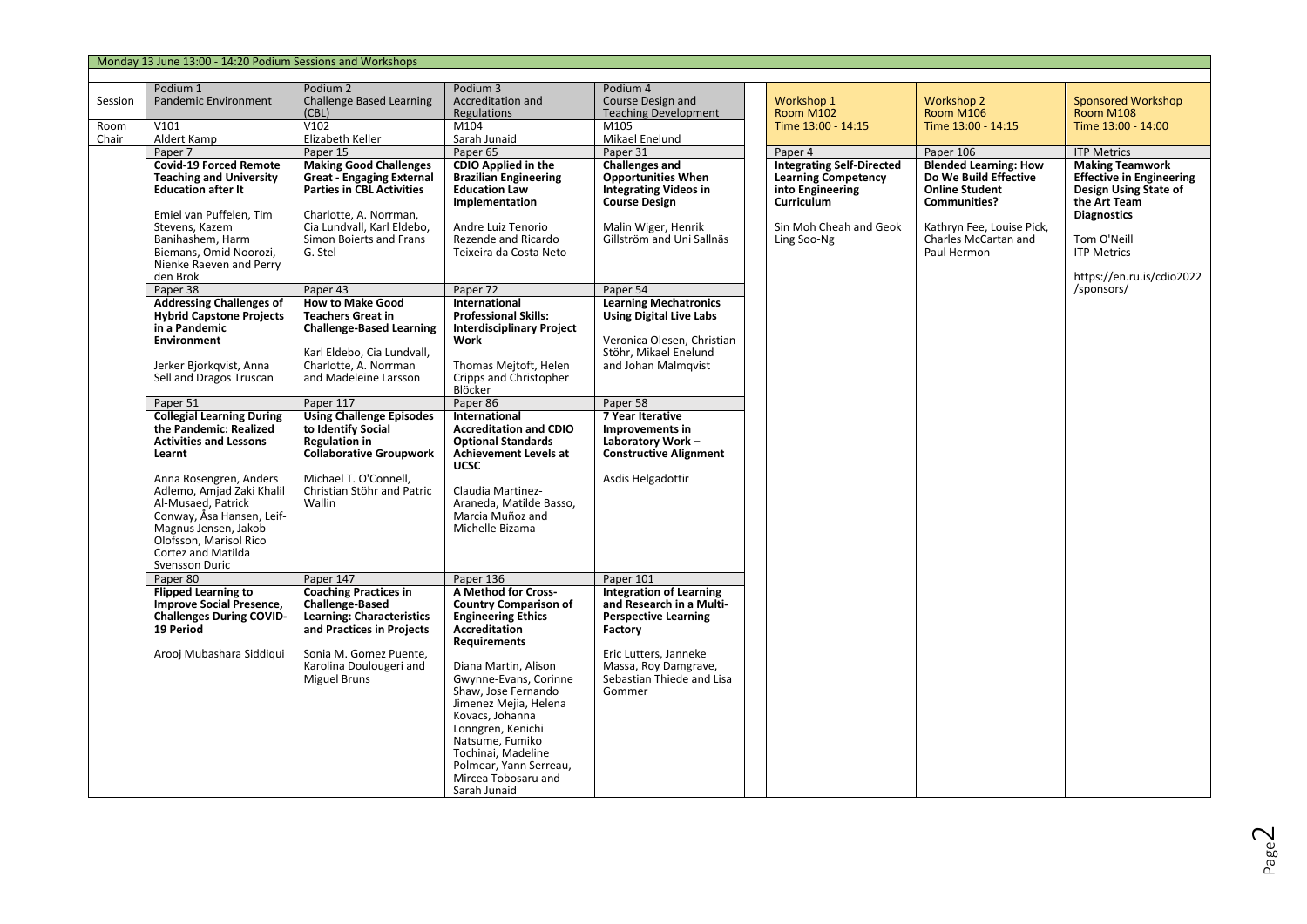Monday 13 June 15:00 - 16:20 Podium Sessions and Workshops

| Session<br>Room | Podium 5<br>Stakeholders and<br>Internships<br>V101                                                                                                                                                                                                                                                                                                                                                                                                                                                                                                                                                                                                                                                | Podium 6<br><b>Capstone Projects</b><br>M105                                                                                                                                                                                                                                                                                                                                                                                                                                                                                                                                                                                                                                                                                                    | Podium 7<br>Curriculum Development<br>M104                                                                                                                                                                                                                                                                                                                                                                                                                                                                                                                                                                                           | <b>CDIO Introductory</b><br>Workshop<br>V102                                                                                                                                                                                                                                                                                                                                                                 | <b>Workshop 3</b><br><b>Room M102</b><br>Time 15:00 - 16:15                                                                                                 | <b>Workshop 4</b><br>Room M106<br>Time 15:00 - 16:15                                                                                                                                                                              | <b>Sponsored Workshop</b><br>Room V108<br>Time 15:00 - 16:00                                                                                                                                                                            |
|-----------------|----------------------------------------------------------------------------------------------------------------------------------------------------------------------------------------------------------------------------------------------------------------------------------------------------------------------------------------------------------------------------------------------------------------------------------------------------------------------------------------------------------------------------------------------------------------------------------------------------------------------------------------------------------------------------------------------------|-------------------------------------------------------------------------------------------------------------------------------------------------------------------------------------------------------------------------------------------------------------------------------------------------------------------------------------------------------------------------------------------------------------------------------------------------------------------------------------------------------------------------------------------------------------------------------------------------------------------------------------------------------------------------------------------------------------------------------------------------|--------------------------------------------------------------------------------------------------------------------------------------------------------------------------------------------------------------------------------------------------------------------------------------------------------------------------------------------------------------------------------------------------------------------------------------------------------------------------------------------------------------------------------------------------------------------------------------------------------------------------------------|--------------------------------------------------------------------------------------------------------------------------------------------------------------------------------------------------------------------------------------------------------------------------------------------------------------------------------------------------------------------------------------------------------------|-------------------------------------------------------------------------------------------------------------------------------------------------------------|-----------------------------------------------------------------------------------------------------------------------------------------------------------------------------------------------------------------------------------|-----------------------------------------------------------------------------------------------------------------------------------------------------------------------------------------------------------------------------------------|
|                 |                                                                                                                                                                                                                                                                                                                                                                                                                                                                                                                                                                                                                                                                                                    |                                                                                                                                                                                                                                                                                                                                                                                                                                                                                                                                                                                                                                                                                                                                                 |                                                                                                                                                                                                                                                                                                                                                                                                                                                                                                                                                                                                                                      |                                                                                                                                                                                                                                                                                                                                                                                                              |                                                                                                                                                             |                                                                                                                                                                                                                                   |                                                                                                                                                                                                                                         |
| Chair           | Svante Gunnarsson<br>Paper 1<br><b>Enhancing Interaction</b><br>with External<br><b>Stakeholders in Program</b><br>Management<br>Svante Gunnarsson, Anna<br>Fahlgren and Per Fagrell<br>Paper 47<br><b>Engineering Students'</b><br>Interaction with Industry<br>Representatives<br>Martina Berglund, Peter<br>Cronemyr, Magdalena<br>Smeds and Promporn<br>Wangwacharakul<br>Paper 115<br><b>Rethinking Engineering</b><br>Internships in Times of<br><b>Disruptions</b><br>N Muhammad Mustafa. T<br>Willems and Sin Moh<br>Cheah<br>Paper 137<br><b>Aligning Stakeholder</b><br><b>Needs with Program</b><br><b>Requirements Using a</b><br>Multi-Stakeholder Survey<br>Marta Ormazábal, Nicolás | Ramon Bragos<br>Paper 44<br><b>Characterisation of</b><br><b>Effective Delivery and</b><br><b>Supervision of Capstone</b><br><b>Projects</b><br>Tony Topping and Matt<br>Murphy<br>Paper 144<br><b>Analysis of Students'</b><br><b>Performance in Capstone</b><br>Projects According to the<br><b>Project Features</b><br>Ramon Bragos, Guido<br>Charosky, Louay Aoun,<br>Sandra Bermejo and<br>Josep Pegueroles<br>Paper 154<br><b>Embracing Failure as an</b><br><b>Integral Aspect of</b><br><b>Engineering Education</b><br>Markéta Foley, Joseph<br>Timothy Foley and Marcel<br>Kyas<br>Paper 157<br><b>Engineering X: Capstone</b><br><b>Projects Employing</b><br><b>Formalized Design</b><br><b>Methods</b><br>Joseph Timothy Foley and | <b>Siegfried Rouvrais</b><br>Paper 122<br>If You Please, Draw Me a<br><b>Resilient Curriculum!</b><br>Siegfried Rouvrais,<br>Inggriani Liem, Haraldur<br>Audunsson and Cecile<br><b>Gerwel Proches</b><br>Paper 167<br><b>Nordic Cooperation on</b><br><b>Course Development in</b><br>an Emerging Field of<br>Engineering<br>Bjorn Karlsson, Nils<br>Johansson, Michael<br>Försth, Lars Schiött<br>Sörensen and Anne<br>Simone Dederichs<br>Paper 169<br><b>Supporting Student</b><br>Learning in<br>Undergraduate<br><b>Engineering by</b><br><b>Transactional Curriculum</b><br>Inquiry<br><b>Bob Brennan and Nancy</b><br>Nelson | The CDIO approach $-$ an<br>introduction<br>Kristina Edström and<br>Anders Rosén<br>This session is for<br>newcomers or anyone<br>who wants a quick<br>overview of the CDIO<br>approach to engineering<br>education, developed by<br>this community and<br>expressed in the CDIO<br>Standards. We also<br>explore the new standard<br>for integrating sustainable<br>development in<br>engineering programs. | Paper 160<br><b>Active Learning</b><br><b>Methodologies:</b><br><b>EduScrum plus Peer</b><br><b>Instruction</b><br>Eduarda Pinto Ferreira<br>and Dulce Mota | Paper 133<br><b>Student Agency and</b><br><b>Flexible Learning</b><br><b>Trajectories in</b><br><b>Engineering Education</b><br>Kristel Petra Maria<br>Aalbers, Nina Bohm, Anita<br>van Oosten, Remon Rooij<br>and Frits van Loon | MathWorks<br>Pocket AI and IoT<br>Workshop for<br>Interdisciplinary<br><b>Education with MATLAB:</b><br>Turn your Phone into a<br><b>Smart Fitness Tracker</b><br>Rohit Agrawal<br>MathWorks<br>https://en.ru.is/cdio2022<br>/sponsors/ |
|                 | Serrano, Carmen C.<br>Blanco, Fernando Carazo,<br>Javier Aldazábal and<br>Samuel Azasu                                                                                                                                                                                                                                                                                                                                                                                                                                                                                                                                                                                                             | Ágúst Valfells                                                                                                                                                                                                                                                                                                                                                                                                                                                                                                                                                                                                                                                                                                                                  |                                                                                                                                                                                                                                                                                                                                                                                                                                                                                                                                                                                                                                      |                                                                                                                                                                                                                                                                                                                                                                                                              |                                                                                                                                                             |                                                                                                                                                                                                                                   |                                                                                                                                                                                                                                         |

Monday 13 June 16:20 End of Program – Optional Excursions at 16:45.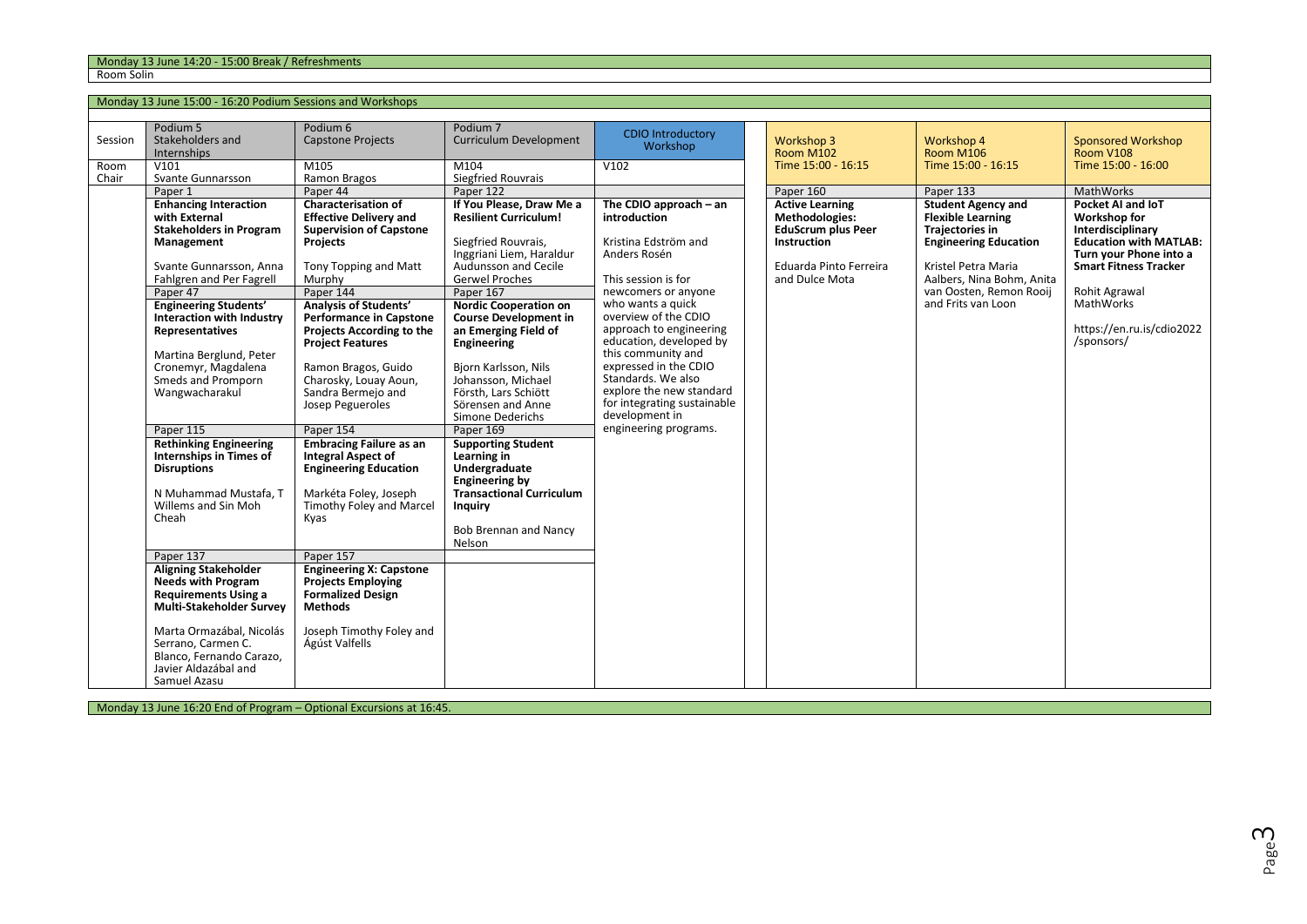



### Tuesday 14 June 9:00 - 9:45 Keynote Session

Announcements Keynote – Geir Egil Dahle Öien, Professor at the Department of Electronic Systems at Norwegian University of Science and Technology (NTNU) Room M101 & V101 Chair Maria Gudjonsdottir, Chair of the CDIO 2022 Local Organizing Committee

# Tuesday 14 June 9:45 - 10:00 Roundtable Teaser Session - See list below

Room M101 & V101 Chair Gareth Thomson

#### Tuesday 14 June 10:00 - 10:30 Break / Refreshments Room Solin

|         | Tuesday 14 June 10:30 - 11:50/12:30 Podium Sessions and Roundtables                                                           |                                                                                                                                                                                                                                                                                                                                                                            |                                                                                                                                                |                                                                                                                                                                                              |                                                                                                                                           |                                                                                                                                                                    |                                                                                                                        |                                                                                                                                                         |  |
|---------|-------------------------------------------------------------------------------------------------------------------------------|----------------------------------------------------------------------------------------------------------------------------------------------------------------------------------------------------------------------------------------------------------------------------------------------------------------------------------------------------------------------------|------------------------------------------------------------------------------------------------------------------------------------------------|----------------------------------------------------------------------------------------------------------------------------------------------------------------------------------------------|-------------------------------------------------------------------------------------------------------------------------------------------|--------------------------------------------------------------------------------------------------------------------------------------------------------------------|------------------------------------------------------------------------------------------------------------------------|---------------------------------------------------------------------------------------------------------------------------------------------------------|--|
|         |                                                                                                                               |                                                                                                                                                                                                                                                                                                                                                                            |                                                                                                                                                |                                                                                                                                                                                              |                                                                                                                                           |                                                                                                                                                                    |                                                                                                                        |                                                                                                                                                         |  |
| Session | Podium 8<br>Design                                                                                                            | Podium 9<br><b>STEM</b>                                                                                                                                                                                                                                                                                                                                                    | Podium 10<br><b>Engineering Education</b><br>Development                                                                                       | Podium 11<br>Redesigning Engineering<br>Education                                                                                                                                            | Roundtable 1<br><b>Room M102</b>                                                                                                          | Roundtable 2<br><b>Room M106</b>                                                                                                                                   | Roundtable 3<br><b>Room M108</b>                                                                                       |                                                                                                                                                         |  |
| Room    | V101                                                                                                                          | V102                                                                                                                                                                                                                                                                                                                                                                       | M104                                                                                                                                           | M105                                                                                                                                                                                         | Time 10:30 - 11:30                                                                                                                        | Time 10:30 - 11:30                                                                                                                                                 | Time 10:30 - 11:30                                                                                                     |                                                                                                                                                         |  |
| Chair   | Remon Rooij                                                                                                                   | Heidi M. Niskanen                                                                                                                                                                                                                                                                                                                                                          | Olivier M. S. Moschetta                                                                                                                        | Reidar Lyng                                                                                                                                                                                  |                                                                                                                                           |                                                                                                                                                                    |                                                                                                                        |                                                                                                                                                         |  |
|         | Paper 36                                                                                                                      | Paper 29                                                                                                                                                                                                                                                                                                                                                                   | Paper 21                                                                                                                                       | Paper 112                                                                                                                                                                                    | Paper 5<br><b>Advancing CDIO</b>                                                                                                          | Paper 179                                                                                                                                                          | Paper 55                                                                                                               |                                                                                                                                                         |  |
|         | <b>Healthy Challenging</b><br><b>Design Education for</b><br><b>Engineers</b><br>Remon Rooij and Sylvia<br>Mooij              | <b>Simulation-Based Math</b><br>in the Faculty of<br><b>Engineering and Business</b><br>Heidi M. Niskanen and<br>Marko Kortetmäki                                                                                                                                                                                                                                          | <b>Higher Education Thesis</b><br>Supervision - a New.<br><b>Hybrid Supervisory</b><br>Model<br>Anders Adlemo                                  | <b>Redesigning Norwegian</b><br><b>Engineering Education 1:</b><br><b>Benchmarking and</b><br><b>Principles for</b><br><b>Development</b><br>Geir Egil Dahle Øien. Nils<br>Rune Bodsberg and | Reidar Lyng                                                                                                                               |                                                                                                                                                                    | CDIO Academy - What,<br>How and When?<br>Jens Bennedsen                                                                | <b>Identification of Hybrid</b><br>Setups for Teaching and<br><b>Facilitation</b><br>Bjarke Nielsen, Samuel<br>Brüning Larsen and<br>Mahmoud Al-Subaihi |  |
|         | Paper 57                                                                                                                      | Paper <sub>61</sub>                                                                                                                                                                                                                                                                                                                                                        | Paper 28                                                                                                                                       | Paper 155                                                                                                                                                                                    | Lee and Helene Leong                                                                                                                      |                                                                                                                                                                    |                                                                                                                        |                                                                                                                                                         |  |
|         | <b>Design Process Reporting</b><br><b>Tool for Mapping and</b><br>Performance<br>Optimization<br><b>Geza Fischl and Bengt</b> | <b>Discover Calculus</b><br><b>Systems Thinking in a</b><br><b>Redesigning Norwegian</b><br>through Original 3D<br><b>Mechanical Engineering</b><br><b>Animated Sitcom</b><br><b>SWOT Analysis Enabling</b><br>Program<br>"Ratventures"<br><b>Fact-based Decisions</b><br>Björn Oskarsson, Jonas<br>Yen Ping Chua, Ling Chen<br>Hallström and Maria<br>Nils Rune Bodsberg, | <b>Engineering Education 2:</b>                                                                                                                |                                                                                                                                                                                              |                                                                                                                                           |                                                                                                                                                                    |                                                                                                                        |                                                                                                                                                         |  |
|         | <b>Erland Erlandsson</b>                                                                                                      | Fu, Eric Goh, Ming Ming<br>Boo and Pei Chin Lim                                                                                                                                                                                                                                                                                                                            | Huge-Brodin                                                                                                                                    |                                                                                                                                                                                              | Reidar Lyng and Geir Egil<br>Dahle Øien                                                                                                   | Roundtable 4                                                                                                                                                       | Roundtable 5                                                                                                           | Roundtable 6                                                                                                                                            |  |
|         | Paper 93                                                                                                                      | Paper 70                                                                                                                                                                                                                                                                                                                                                                   | Paper 114                                                                                                                                      | Paper 116                                                                                                                                                                                    | <b>Room V109</b><br>Time 11:30 - 12:30                                                                                                    | Room V108                                                                                                                                                          | <b>Room V110</b>                                                                                                       |                                                                                                                                                         |  |
|         | <b>Maximising the</b>                                                                                                         | <b>Supporting Engineering</b>                                                                                                                                                                                                                                                                                                                                              | Does a Master's Program                                                                                                                        | <b>Redesigning Norwegian</b>                                                                                                                                                                 |                                                                                                                                           | Time 11:30 - 12:30                                                                                                                                                 | Time 11:30 - 12:30                                                                                                     |                                                                                                                                                         |  |
|         | <b>Performance of Multi-</b>                                                                                                  | <b>Students Learning</b>                                                                                                                                                                                                                                                                                                                                                   | in Engineering Require a                                                                                                                       | <b>Engineering Education 3:</b>                                                                                                                                                              | Paper 27                                                                                                                                  | Paper 14                                                                                                                                                           | Paper 24                                                                                                               |                                                                                                                                                         |  |
|         | <b>Diverse Design Teams</b><br>Bas Flipsen and Stefan<br>Persaud                                                              | <b>Mathematical Induction</b><br>with an Online Tutorial<br>Mika Gabel, Vladimir Bar<br><b>Lukianov and Tamar</b><br>Margalit                                                                                                                                                                                                                                              | <b>Final Project?</b><br>Haraldur Audunsson,<br>Siegfried Rouvrais, Ralph<br>Rudd, Ragnar Kristjansson<br>and Olivier Matthieu S.<br>Moschetta | <b>Stakeholder Involvement</b><br>Reidar Lyng, Nils Rune<br>Bodsberg and Geir Egil<br>Dahle Øien                                                                                             | <b>Harnessing Co-Creation</b><br>to Upgrade Mathematics<br><b>Faculty Teaching</b><br>Competence<br>Ernest Ampadu and<br>Elizabeth Keller | <b>Innovations in Teaching</b><br>and Learning: Student<br><b>Engagement During</b><br><b>Online Learning</b><br>Helene Leong, Sin Moh<br>Cheah, Sally Ng and Shwu | <b>Designing the University</b><br>of the Future<br>Ines Lopez Arteaga,<br>Isabelle Reymen and<br><b>Chantal Brans</b> |                                                                                                                                                         |  |
|         | Paper 105                                                                                                                     |                                                                                                                                                                                                                                                                                                                                                                            | Paper 150                                                                                                                                      |                                                                                                                                                                                              |                                                                                                                                           | Lan Ngoh                                                                                                                                                           |                                                                                                                        |                                                                                                                                                         |  |
|         | <b>Teaching Design: From</b><br>Dueling to 'Dualing'<br><b>Threshold Concepts</b>                                             |                                                                                                                                                                                                                                                                                                                                                                            | Debate as a Tool in<br><b>Engineering and</b><br><b>Sustainability Education</b>                                                               |                                                                                                                                                                                              |                                                                                                                                           |                                                                                                                                                                    |                                                                                                                        |                                                                                                                                                         |  |
|         | Nancy Nelson and Robert<br><b>Brennan</b>                                                                                     |                                                                                                                                                                                                                                                                                                                                                                            | Abed Alaswad and Sarah<br>Junaid                                                                                                               |                                                                                                                                                                                              |                                                                                                                                           |                                                                                                                                                                    |                                                                                                                        |                                                                                                                                                         |  |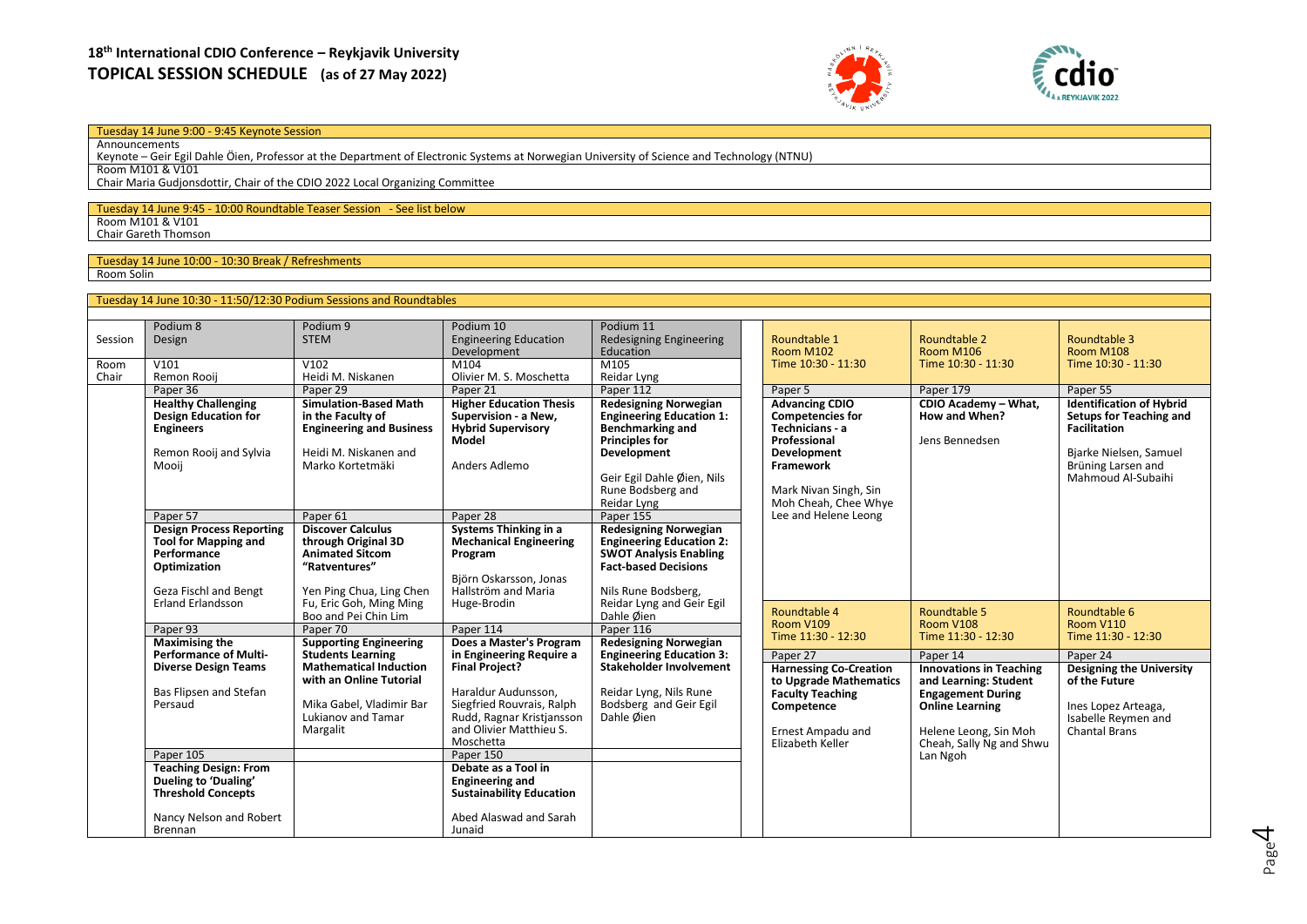Room Malid – Cafeteria 1st Floor

|               | Tuesday 14 June 13:00 - 14:20 Podium Sessions and Workshops                                                                                                                                                                                                                                                                     |                                                                                                                                                                                                                                                                                                                                                                        |                                                                                                                                                                                                                                                                                                                                                                              |                                                                                                                                                                                                                                                                                                                                            |                                                                                                                                                                                                                        |                                                                                                                                                   |                                                                                                                                                                                                    |
|---------------|---------------------------------------------------------------------------------------------------------------------------------------------------------------------------------------------------------------------------------------------------------------------------------------------------------------------------------|------------------------------------------------------------------------------------------------------------------------------------------------------------------------------------------------------------------------------------------------------------------------------------------------------------------------------------------------------------------------|------------------------------------------------------------------------------------------------------------------------------------------------------------------------------------------------------------------------------------------------------------------------------------------------------------------------------------------------------------------------------|--------------------------------------------------------------------------------------------------------------------------------------------------------------------------------------------------------------------------------------------------------------------------------------------------------------------------------------------|------------------------------------------------------------------------------------------------------------------------------------------------------------------------------------------------------------------------|---------------------------------------------------------------------------------------------------------------------------------------------------|----------------------------------------------------------------------------------------------------------------------------------------------------------------------------------------------------|
| Session       | Podium 12<br><b>Faculty Development</b>                                                                                                                                                                                                                                                                                         | Podium 13<br><b>Product Development</b>                                                                                                                                                                                                                                                                                                                                | Podium 14<br><b>Introductory Courses and</b><br>Students Journey                                                                                                                                                                                                                                                                                                             | Podium 15<br><b>Assessment and Grading</b>                                                                                                                                                                                                                                                                                                 | <b>Workshop 5</b><br>Room M102                                                                                                                                                                                         | Workshop 6<br>Room M106                                                                                                                           | Workshop 7<br>Room M108                                                                                                                                                                            |
| Room<br>Chair | V101<br>Pall Jensson                                                                                                                                                                                                                                                                                                            | V102<br>Liviu Gal                                                                                                                                                                                                                                                                                                                                                      | M104<br>Jenni Virtaluoto                                                                                                                                                                                                                                                                                                                                                     | M <sub>105</sub><br>Asdis Helgadottir                                                                                                                                                                                                                                                                                                      | Time 13:00 - 14:15                                                                                                                                                                                                     | Time 13:00 - 14:15                                                                                                                                | Time 13:00 - 14:15                                                                                                                                                                                 |
|               | Paper 2<br><b>Continual Improvement</b><br>in CDIO: Enhancing<br><b>Faculty Competency in</b><br><b>Reflective Practice</b><br>Sin Moh Cheah<br>Paper 32<br><b>CDIO-Based Syllabus</b><br>Design in the Context of<br><b>Teacher Education</b><br>Bang Nguyen, Phu Hoang,<br>Yen Tran, Vinh Nguyen<br>and Duc Hoang<br>Paper 53 | Paper 26<br>A CDIO-Oriented<br><b>Technology Product</b><br><b>Development Course for</b><br><b>Electronic Engineering</b><br><b>Students</b><br>Liviu Gal, Gabriela<br>Dorfman Furman and<br>Zeev Weissman<br>Paper 34<br>Just-in-Time Learning<br><b>Product Design and</b><br>Development through<br>Gamification<br>Marcus Vinicius Pereira<br>Pessoa<br>Paper 121 | Paper 16<br><b>Introduction to Next-</b><br><b>Generation Engineering:</b><br>Being Human in the<br><b>Information Society</b><br>Jenni Virtaluoto, Janne<br>Roslöf, Anne Pitkänen-<br>Huhta and Lauri Kettunen<br>Paper 87<br><b>Surviving and Thriving in</b><br><b>First Year - Supporting</b><br><b>Student Experience</b><br>Kim Johnston and Robyn<br>Paul<br>Paper 88 | Paper 59<br><b>Grading Homework as</b><br><b>Formative Assignments -</b><br>the Solution to Cheating?<br>Asdis Helgadottir<br>Paper 156<br><b>Evaluation of Students'</b><br>Performance in CDIO<br><b>Projects through Blended</b><br>Learning<br>Soumya Kanti Manna,<br>Najah Battikh, Anne<br>Nortcliffe and Joseph<br>Camm<br>Paper 78 | Paper 158<br><b>Global Citizens and</b><br><b>Ethical Engineers within</b><br><b>Our CDIO Programs</b><br>Workshop<br>Sarah Junaid, Yann<br>Serreau, Alison Joy<br>Gwynne-Evans, Patric<br>Granholm and Kathryn<br>Fee | Paper 138<br>The Level of Transfer<br>from Mathematics to<br><b>Engineering</b><br>Annoesika Cabo, Nathalie<br>van der Wal and Renate<br>Klaassen | Paper 153<br><b>Integrate Language</b><br>Learning and<br>Intercultural<br><b>Communication into</b><br><b>Engineering Curricula</b><br>Ida Pinho, Nathalie<br>Kirchmeyer and Yoko<br>Takau-Drobin |
|               | Do Academic<br><b>Recruitment Policies</b><br>under Represent<br><b>Teaching and Learning</b><br>Competencies?<br>Gareth Thomson and<br>Klara Kovesi<br>Paper 145<br><b>Academic Development</b><br>Support for<br><b>Implementing CDIO</b><br>Kärt Kase, Tiina Kasuk,<br>Tiia Rüütmann, Kaimo<br>Sonk, Raivo Sell and Ivar     | Peer Review in a Product<br>Development Course -<br>Implementation and<br>Reception<br>Hanna Jonsson, Elsa Täck.<br>Andreas Eriksson and Erik<br>Hulthen<br>Paper 9<br><b>Sustainable Design and</b><br><b>Product Death</b><br><b>Ahmed Tamkin Butt</b>                                                                                                               | <b>Implementing Active</b><br><b>Learning in First Year</b><br>Engineering $- a$<br><b>Leadership Perspective</b><br>Kim Johnston and Mike<br>Potter<br>Paper 146<br>The Meaning of the<br><b>Generic Skills in Semester</b><br>Projects<br>Päivi Honka and Mari-<br>Selina Kantanen                                                                                         | <b>Codex: An Open Source</b><br><b>Online Platform to</b><br><b>Perform Automated</b><br><b>Evaluation</b><br>Kevin Calderón, Nicolás<br>Serrano Bárcena, Carmen<br>C. Blanco and Iñigo<br>Gutiérrez                                                                                                                                       |                                                                                                                                                                                                                        |                                                                                                                                                   |                                                                                                                                                                                                    |

Tuesday 14 June 14:20 - 15:00 Break / Refreshments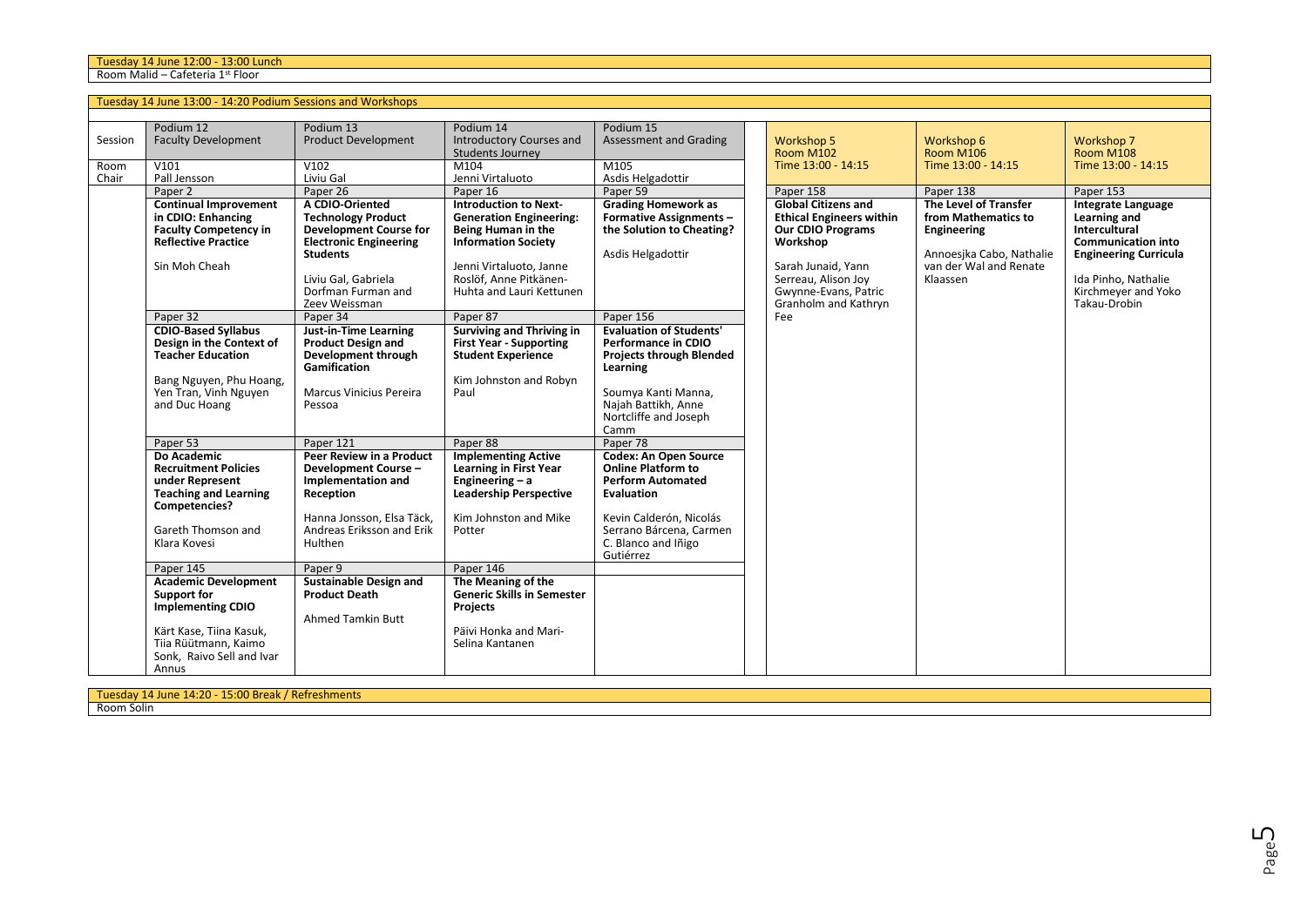|         | Tuesday 14 June 15:00 - 16:20 Podium Sessions and Workshops                                                                                                                                                                         |                                                                                                                                                                                                                                                                                      |                                                                                                                                                                                                                                                 |                                                                                                                                                                                                                                                               |                                                                                                                                                                           |                                                                                                                                |                                                                                                                                                                                |
|---------|-------------------------------------------------------------------------------------------------------------------------------------------------------------------------------------------------------------------------------------|--------------------------------------------------------------------------------------------------------------------------------------------------------------------------------------------------------------------------------------------------------------------------------------|-------------------------------------------------------------------------------------------------------------------------------------------------------------------------------------------------------------------------------------------------|---------------------------------------------------------------------------------------------------------------------------------------------------------------------------------------------------------------------------------------------------------------|---------------------------------------------------------------------------------------------------------------------------------------------------------------------------|--------------------------------------------------------------------------------------------------------------------------------|--------------------------------------------------------------------------------------------------------------------------------------------------------------------------------|
|         |                                                                                                                                                                                                                                     |                                                                                                                                                                                                                                                                                      |                                                                                                                                                                                                                                                 |                                                                                                                                                                                                                                                               |                                                                                                                                                                           |                                                                                                                                |                                                                                                                                                                                |
| Session | Podium 16<br><b>Problem Based Learning</b><br>(PBL)                                                                                                                                                                                 | Podium 17<br>Development of CDIO                                                                                                                                                                                                                                                     | Podium 18<br>Learning Environment 1                                                                                                                                                                                                             | <b>CDIO Introductory</b><br>Workshop                                                                                                                                                                                                                          | Workshop 8<br><b>Room M102</b>                                                                                                                                            | Workshop 9<br><b>Room M106</b>                                                                                                 | <b>Sponsored Workshop</b><br>Room M108                                                                                                                                         |
| Room    | V101                                                                                                                                                                                                                                | V102                                                                                                                                                                                                                                                                                 | M105                                                                                                                                                                                                                                            | V108                                                                                                                                                                                                                                                          | Time 15:00 - 16:15                                                                                                                                                        | Time 15:00 - 16:15                                                                                                             | Time 13:00 - 14:00                                                                                                                                                             |
| Chair   | Lisa Gommer<br>Paper 42                                                                                                                                                                                                             | Ingunn Sæmundsdottir<br>Paper 23                                                                                                                                                                                                                                                     | Carin Rösiö<br>Paper 73                                                                                                                                                                                                                         |                                                                                                                                                                                                                                                               | Paper 159                                                                                                                                                                 | Paper 30                                                                                                                       | <b>ITP Metrics</b>                                                                                                                                                             |
|         | <b>Evaluation of Immersive</b>                                                                                                                                                                                                      | The CDIO Syllabus 3.0 -                                                                                                                                                                                                                                                              | <b>Engineering Students'</b>                                                                                                                                                                                                                    | <b>An Active Learning</b>                                                                                                                                                                                                                                     | <b>Constructively Aligning</b>                                                                                                                                            | <b>How can STEM Teachers</b>                                                                                                   | <b>Making Teamwork</b>                                                                                                                                                         |
|         | <b>Project-Based Learning</b><br><b>Experiences</b><br>Tiia Rüütmann, Emlyn D.<br>Q. Witt, Theophilus O. O.<br>Olowa, Taija Puolitaival<br>and Marco Bragadin                                                                       | An Updated Statement of<br>Goals<br>Johan Malmqvist, Ulrika<br>Lundqvist, Anders Rosen,<br>Kristina Edström, Rajnish<br>Gupta, Helene Leong, Sin<br>Moh Cheah, Jens<br>Bennedsen, Ron Hugo,<br>Aldert Kamp, Ola Leifler,<br>Svante Gunnarsson, Janne<br>Roslöf and Daniel<br>Spooner | <b>Engagement in a Hybrid</b><br><b>Learning Mode:</b><br><b>Comparative Study</b><br>Sami Asaad, Hassan Salti<br>and Mohamad Farhat                                                                                                            | exercise with CDIO<br><b>Standards</b><br>Matt Murphy and Juha<br>Kontio<br>This session is a follow-up<br>session for "The CDIO<br>approach - an<br>introduction" workshop.<br>The aim of this workshop<br>is that you understand<br>the purpose of the CDIO | <b>Ethics Teaching within</b><br><b>Our CDIO Programs</b><br>Workshop<br>Sarah Junaid, Yann<br>Serreau, Alison Joy<br>Gwynne-Evans, Patric<br>Granholm and Kathryn<br>Fee | <b>Promote Effective</b><br><b>Communication Skills</b><br><b>Among Students?</b><br>Jamie Rinder and<br>Charlotte Hurdelbrink | <b>Effective in Engineering</b><br>Design Using State of<br>the Art Team<br><b>Diagnostics</b><br>Tom O'Neill<br><b>ITP Metrics</b><br>https://en.ru.is/cdio2022<br>/sponsors/ |
|         | Paper 100                                                                                                                                                                                                                           | Paper 82                                                                                                                                                                                                                                                                             | Paper 85                                                                                                                                                                                                                                        | standards and study five                                                                                                                                                                                                                                      |                                                                                                                                                                           |                                                                                                                                |                                                                                                                                                                                |
|         | <b>Project Based Learning</b><br>and Reflection in a<br>Manufacturing<br><b>Environment</b><br>Marijn Zwier, Eric Lutters<br>and Lisa Gommer                                                                                        | <b>Comparing the CDIO</b><br><b>Standards with the Work-</b><br><b>Integrated Learning</b><br>Certification<br>Thomas Lundqvist,<br>Annabella Loconsole,<br>Ingrid Tano and Andreas<br>de Blanche                                                                                    | Development of<br><b>Professional Capabilities</b><br>in a Challenge Based<br><b>Learning Environment</b><br>Renate Klaassen and<br>Birgit J.E. de Bruin                                                                                        | of them in detail. In<br>addition, you will<br>experience three active<br>learning methods.                                                                                                                                                                   |                                                                                                                                                                           |                                                                                                                                |                                                                                                                                                                                |
|         | Paper 131                                                                                                                                                                                                                           | Paper 84                                                                                                                                                                                                                                                                             | Paper 174                                                                                                                                                                                                                                       |                                                                                                                                                                                                                                                               |                                                                                                                                                                           |                                                                                                                                |                                                                                                                                                                                |
|         | <b>Tracks-Course in</b><br><b>Sustainable</b><br><b>Transportation - towards</b><br><b>Realisation of Structural</b><br><b>Batteries</b><br>Johanna Xu, Leif E. Asp,<br>Kristina Henricson Briggs<br>and Mikael Enelund<br>Paper 22 | <b>Meeting Societal Needs</b><br>in Engineering Education<br>with Limited Resources<br>Ágúst Valfells                                                                                                                                                                                | <b>EDUBOX: A Self-</b><br><b>Contained Engineering</b><br><b>Learning Environment for</b><br><b>Underserved</b><br><b>Communities</b><br>Alberto Martinetti, Peter<br>Chemweno, Eva de Wit,<br>Joëlle Steendam and Ayat<br>Nashwan<br>Paper 177 |                                                                                                                                                                                                                                                               |                                                                                                                                                                           |                                                                                                                                |                                                                                                                                                                                |
|         |                                                                                                                                                                                                                                     |                                                                                                                                                                                                                                                                                      |                                                                                                                                                                                                                                                 |                                                                                                                                                                                                                                                               |                                                                                                                                                                           |                                                                                                                                |                                                                                                                                                                                |
|         | <b>Local Resilience</b><br><b>Strategies for COVID19 -</b><br>a PBL Engineering Case<br>Study                                                                                                                                       |                                                                                                                                                                                                                                                                                      | <b>University and</b><br><b>Continuous Engineering</b><br><b>Education - Perspectives</b><br>on Integrating Students                                                                                                                            |                                                                                                                                                                                                                                                               |                                                                                                                                                                           |                                                                                                                                |                                                                                                                                                                                |
|         | Ann-Kristin Winkens and<br>Carmen Leicht-Scholten                                                                                                                                                                                   |                                                                                                                                                                                                                                                                                      | Carin Rösiö, Madelene<br>Zetterlind. Stefan Brolin<br>and Patrik Cannmo                                                                                                                                                                         |                                                                                                                                                                                                                                                               |                                                                                                                                                                           |                                                                                                                                |                                                                                                                                                                                |

Tuesday 14 June 16:20 End of Program

Tuesday 14 June 18:30 Conference Dinner at Hotel Natura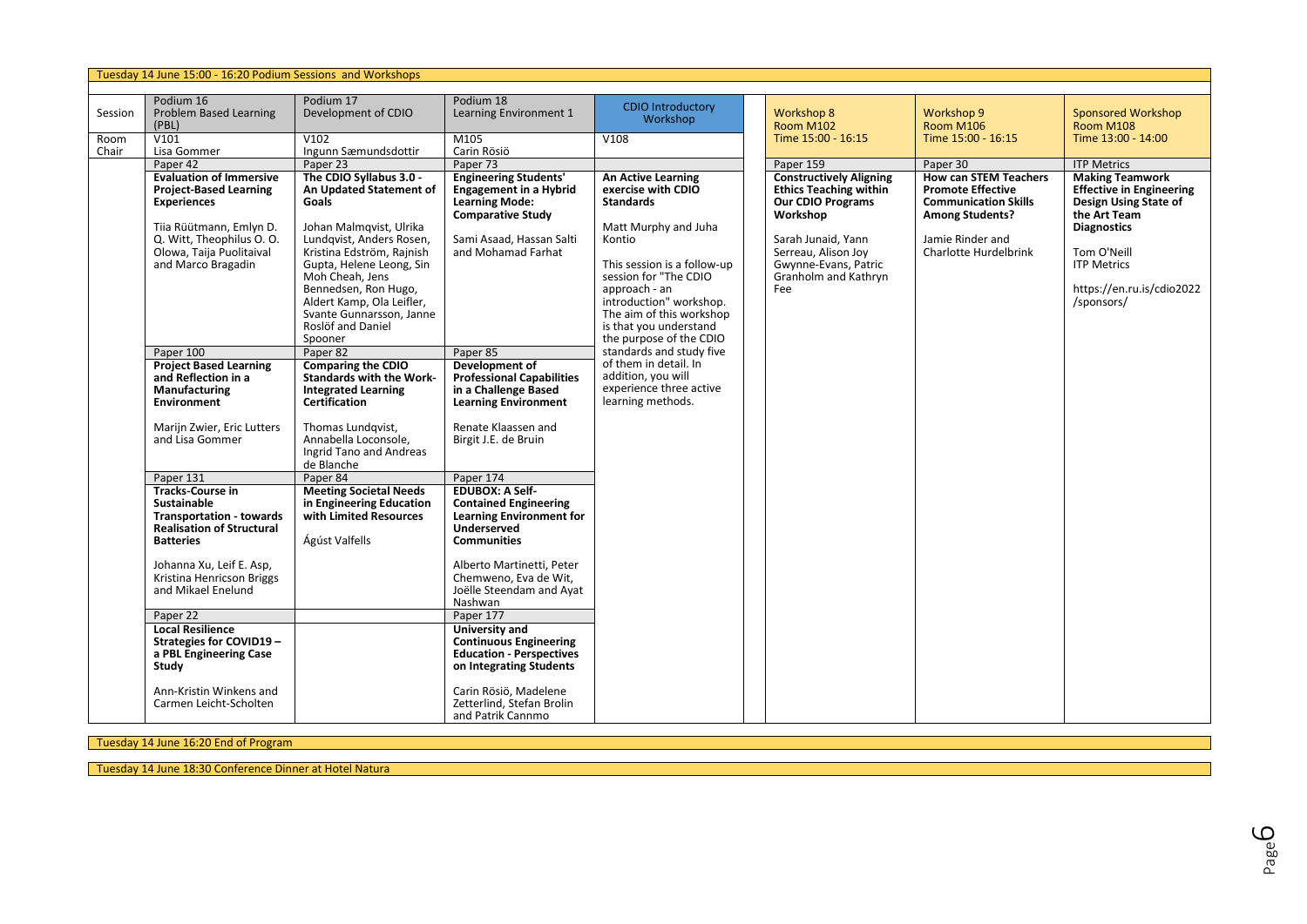# **18th International CDIO Conference – Reykjavik University TOPICAL SESSION SCHEDULE (as of 27 May 2022)**





## Wednesday 15 June 9:00 - 9:35 Keynote session

Announcements Keynote - Carl Wieman, Professor of Physics and Education at Stanford University Room M101 & V101 Chair Maria Gudjonsdottir, Chair of the CDIO 2022 Local Organizing Committee

#### Wednesday 15 June 9:35 - 10:00 Working Group Reports

Room M101 & V101 Suzanne Brink, Juha Kontio & Reidar Lyng

Wednesday 15 June 10:00 - 10:30 Break / Refreshments

Room Solin

|         | Wednesday 15 June 10:30 - 11:50/12:30 Podium Sessions, Roundtables and Workshops |                                               |                                      |                                           |  |                                              |                                                  |                                                         |
|---------|----------------------------------------------------------------------------------|-----------------------------------------------|--------------------------------------|-------------------------------------------|--|----------------------------------------------|--------------------------------------------------|---------------------------------------------------------|
|         |                                                                                  |                                               |                                      |                                           |  |                                              |                                                  |                                                         |
|         | Podium 19                                                                        | Podium 20                                     | Podium 21                            | Podium 22                                 |  |                                              | Roundtable 8                                     |                                                         |
| Session | <b>Teaching Methods</b>                                                          | Diversity and Gender                          | <b>Computer Science</b><br>Education | <b>Sustanability Challenges</b>           |  | Roundtable 7<br><b>Room M102</b>             | Room M106<br>Time 10:30 - 11:30                  | <b>Sponsored Workshop</b><br>Room M108                  |
| Room    | V101                                                                             | V102                                          | M104                                 | M105                                      |  | Time 10:30 - 11:30                           |                                                  | Time 10:30 - 11:30                                      |
| Chair   | Dag Håkon Haneberg                                                               | Asrun Matthiasdottir                          | Jacky Mallett                        | Juha Kontio                               |  |                                              |                                                  |                                                         |
|         | Paper 48                                                                         | Paper 8                                       | Paper 3                              | Paper <sub>6</sub>                        |  | Paper 64                                     | Paper 99                                         | MathWorks                                               |
|         | <b>Improving Teamwork</b>                                                        | <b>Finding Solutions to</b>                   | Self-Efficacy and Study              | <b>Sustainable Development</b>            |  | <b>Students Designing Their</b>              | <b>Creating an Ecosystem</b>                     | Pocket AI and IoT                                       |
|         | with a Rotating                                                                  | Digital Inequality in a                       | <b>Burnout among IT</b>              | in Engineering Education                  |  | <b>Own Assessment</b>                        | for Complex Design-                              | Workshop for                                            |
|         | <b>Leadership Model</b>                                                          | <b>Blended Learning</b>                       | <b>Students: Challenges and</b>      |                                           |  | <b>Implement Projects</b>                    | Interdisciplinary                                |                                                         |
|         | Sally Ng and Benjamin                                                            | <b>Environment</b>                            | <b>Potentials</b>                    | Taru Konst, Juha Kontio<br>and Pija Nurmi |  | Mirjam Zijderveld and                        | Dag Raudberget and                               | <b>Education with MATLAB:</b><br>Turn your Phone into a |
|         | Tan                                                                              | Laura Leslie, Darren                          | Miitta Järvinen, Janne               |                                           |  | Cathy Liem                                   | Patrik Cannmo                                    | <b>Smart Fitness Tracker</b>                            |
|         |                                                                                  | Campbell and Rebecca                          | Roslöf, Joni Lämsä, Raija            |                                           |  |                                              |                                                  |                                                         |
|         |                                                                                  | <b>Broadbent</b>                              | Hämäläinen and Lauri                 |                                           |  |                                              |                                                  | Rohit Agrawal                                           |
|         |                                                                                  |                                               | Kettunen                             |                                           |  |                                              |                                                  | MathWorks                                               |
|         | Paper 75                                                                         | Paper 52                                      | Paper 41                             | Paper 11                                  |  |                                              |                                                  |                                                         |
|         | Dual Use of Time:                                                                | Do Engineering Students                       | <b>Work-Based Learning in</b>        | <b>CDIO for Education for</b>             |  |                                              |                                                  | https://en.ru.is/cdio2022                               |
|         | <b>Framework for</b>                                                             | from Vocational and                           | <b>Computer Science</b>              | <b>Sustainable Development</b>            |  |                                              |                                                  | /sponsors/                                              |
|         | Understanding                                                                    | <b>Academic Backgrounds</b>                   | <b>Education -</b>                   | <b>Using Common Core</b>                  |  |                                              |                                                  |                                                         |
|         | <b>Possibilities and Pitfalls</b>                                                | Think Differently?                            | <b>Opportunities and</b>             | Curriculum                                |  |                                              |                                                  |                                                         |
|         |                                                                                  |                                               | Limitations                          |                                           |  |                                              |                                                  |                                                         |
|         | <b>Guttorm Sindre</b>                                                            | Gareth Thomson and<br><b>Mark Prince</b>      | Daniel Einarson, Fredrik             | Sin Moh Cheah, Lee Yee                    |  |                                              |                                                  |                                                         |
|         |                                                                                  |                                               | Frisk and Kamilla                    | Lim and Yunn Chyi Chao                    |  |                                              |                                                  |                                                         |
|         |                                                                                  |                                               | Klonowska                            |                                           |  |                                              |                                                  |                                                         |
|         | Paper 142                                                                        | Paper 119                                     | Paper 49                             | Paper 50                                  |  | Roundtable 9                                 | Roundtable 10                                    | Roundtable 11                                           |
|         | <b>SUPER: Student Active</b>                                                     | <b>Integrating Gender</b>                     | The Design of Software               | <b>Connecting across</b>                  |  | Room V108<br>Time 11:30 - 12:30              | Room V109<br>Time: 11:30 - 12:30                 | <b>Room V110</b><br>Time: 11:30 - 12:30                 |
|         | Learning through Wicked                                                          | <b>Equality, Diversity and</b>                | <b>Engineering Courses for</b>       | <b>Differences to Develop</b>             |  |                                              |                                                  |                                                         |
|         | <b>Problems</b>                                                                  | <b>Equal Conditions in</b>                    | <b>Future Remote Work</b>            | <b>Engineering Solutions to</b>           |  | Paper 128                                    | Paper 175                                        | Paper 176                                               |
|         |                                                                                  | <b>Engineering Education</b>                  |                                      | <b>Sustainability Challenges</b>          |  | <b>Positioning Curriculum</b>                | <b>Innovating Access to</b>                      | <b>Engineering Courses for</b>                          |
|         | Dag Håkon Haneberg,                                                              |                                               | Marijana Teljega and                 |                                           |  | Agility in the CDIO                          | <b>Quality Technology</b>                        | <b>Professionals: Bridging</b>                          |
|         | Ragnhild Nordeng                                                                 | Marie Magnell, Charlotta                      | Daniel Einarson                      | Clare Newstead and                        |  | Framework                                    | <b>Education for</b>                             | <b>Practice and Theory</b>                              |
|         | Fauchald, Sølvi Solvoll,                                                         | Delin, Anders Rosén,<br>Anna Jerbrant, Gunnar |                                      | Yvonne Reinwald                           |  |                                              | Underserved                                      |                                                         |
|         | Ingrid Berg Sivertsen, Pasi<br>Aalto, Torstein Bolstad                           | <b>Tibert and Carlos</b>                      |                                      |                                           |  | Suzanne Brink, Carl Johan                    | <b>Communities</b>                               | Madelene Zetterlind.                                    |
|         | and Ole Andreas Alsos                                                            | Casanueva Perez                               |                                      |                                           |  | Carlsson, Mikael Enelund,                    |                                                  | Carin Rösiö and Stefan                                  |
|         |                                                                                  | Paper 77                                      | Paper 171                            | Paper 104                                 |  | Elizabeth Keller, Reidar<br>Lyng and Charlie | Alberto Martinetti. Peter<br>Chemweno and Eva de | <b>Brolin</b>                                           |
|         |                                                                                  | <b>Gender Differences in</b>                  | <b>Teaching Practical</b>            | <b>Sustainable</b>                        |  | McCartan                                     | Wit                                              |                                                         |
|         |                                                                                  | <b>Attitudes towards</b>                      | <b>Computer Networking</b>           | Entrepreneurship in a                     |  |                                              |                                                  |                                                         |
|         |                                                                                  | <b>Engineering Studies and</b>                | with Limited Resources               | <b>CDIO Context</b>                       |  |                                              |                                                  |                                                         |
|         |                                                                                  | in Graduates                                  |                                      |                                           |  |                                              |                                                  |                                                         |
|         |                                                                                  |                                               | Jacky Mallett, Marcel Kyas           | Yoke-Chin Lai and Mette                   |  |                                              |                                                  |                                                         |
|         |                                                                                  | Asrun Matthiasdottir and                      | and Stephan Schiffel                 | <b>Lindahl Thomassen</b>                  |  |                                              |                                                  |                                                         |
|         |                                                                                  | Haraldur Audunsson                            |                                      |                                           |  |                                              |                                                  |                                                         |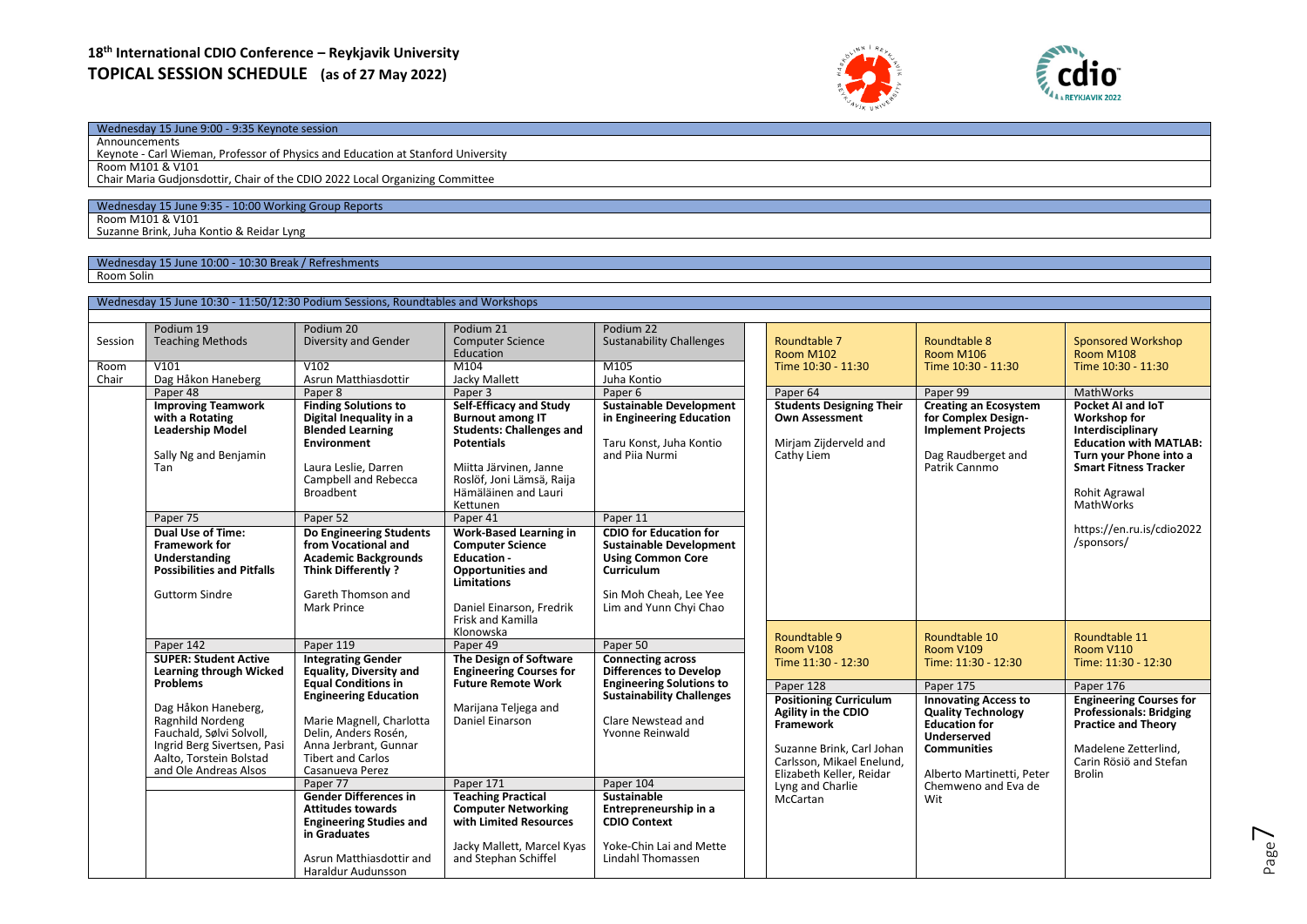Room Malid – Cafeteria 1st Floor

|         |                                                          | Wednesday 15 June 13:00 - 14:20 Podium and Online Sessions, Roundtables and Workshops |                                                      |                                              |                                                      |                    |                    |
|---------|----------------------------------------------------------|---------------------------------------------------------------------------------------|------------------------------------------------------|----------------------------------------------|------------------------------------------------------|--------------------|--------------------|
|         | Podium 23                                                | Podium 24                                                                             | Podium 25                                            | Podium 26                                    |                                                      |                    |                    |
| Session | <b>Educational Evolution</b>                             | Learning Environment 2                                                                | <b>Advanced Projects</b>                             | - - Online - -                               | Roundtable 12<br><b>Room M102</b>                    | Pop-up Roundtables | Pop-up Roundtables |
| Room    | V102                                                     | M104                                                                                  | M105                                                 | M108                                         | Time 13:00 - 14:00                                   |                    |                    |
| Chair   | <b>Magnus Andersson</b>                                  | Chow Leong Chia                                                                       | Paulo Maio<br>Paper 40                               | Ralph Rudd                                   |                                                      |                    |                    |
|         | Paper 20<br><b>Improving Teaching of</b>                 | Paper 69<br>A School-wide Ecosystem                                                   | <b>Continuous Assignment</b>                         | Paper 10<br>Forming 'Ba' for                 | Paper 45<br><b>For Sustainable and</b>               |                    |                    |
|         | Self-Directed Learning via                               | towards Nurturing                                                                     | Development on                                       | <b>Enhancing Online</b>                      | <b>International Learning</b>                        |                    |                    |
|         | <b>Teacher Modelling</b>                                 | <b>Students to Become Self-</b>                                                       | <b>Topology Optimization in</b>                      | <b>Communication Skills by</b>               | <b>Environment in</b>                                |                    |                    |
|         |                                                          | <b>Directed Learners</b>                                                              | <b>Engineering Design</b>                            | <b>CDIO Approach</b>                         | <b>International Dormitory</b>                       |                    |                    |
|         | Yunyi Wong and Sin Moh                                   |                                                                                       |                                                      |                                              |                                                      |                    |                    |
|         | Cheah                                                    | Ser Khoon Toh, Hua Joo<br>Tan, Safura Anwar and                                       | Gauti Asbjörnsson and<br>Kanishk Bhadani             | Masaru Kawahara and<br>Yasuhiro Fukuzawa     | Katsumi Ichimura, Shigeru<br>Ogawa, Makoto Hirai and |                    |                    |
|         |                                                          | Chow Leong Chia                                                                       |                                                      |                                              | Mitsuru Kudo                                         |                    |                    |
|         | Paper 81                                                 | Paper 68                                                                              | Paper 91                                             | Paper 12                                     |                                                      |                    |                    |
|         | Closing the Gap between                                  | <b>Passion and Choices in</b>                                                         | <b>Solving Real-World</b>                            | <b>Developing Students'</b>                  |                                                      |                    |                    |
|         | <b>Classroom and Reality</b>                             | <b>Engineering Education</b>                                                          | <b>Problems in Accounting</b>                        | Generic Skills Based on                      |                                                      |                    |                    |
|         | through Virtual Bridges                                  | through Multiple                                                                      | <b>Industry Using CDIO</b>                           | <b>Objective Evaluation</b>                  |                                                      |                    |                    |
|         | Priscilla Navarro, Linnea                                | Pathways                                                                              | Framework                                            | Kuniaki Yajima, Koji                         |                                                      |                    |                    |
|         | Haag, Promporn                                           | Ser Khoon Toh, Chow                                                                   | Daryl Aw, Ronnie Hoh,                                | Kawasaki, Yoshikatsu                         |                                                      |                    |                    |
|         | Wangwacharakul and                                       | Leong Chia, Chung Meng                                                                | Siew Meng Yew,                                       | Kubota, Akihiro                              |                                                      |                    |                    |
|         | Jason Martin                                             | Lau and Hua Joo Tan                                                                   | Germaine Lim and Seow                                | Wakahara, Naohiro                            |                                                      |                    |                    |
|         |                                                          |                                                                                       | Hui Ho                                               | Fukumura, Makoto Nanko                       |                                                      |                    |                    |
|         |                                                          |                                                                                       |                                                      | and Munehiro Kimura                          |                                                      |                    |                    |
|         | Paper <sub>60</sub><br><b>Principles for Educational</b> | Paper 67<br><b>School-wide Strategies</b>                                             | Paper 94<br><b>Exploring Advanced</b>                | Paper 13<br><b>Implementing Portfolio</b>    |                                                      |                    |                    |
|         | <b>Change Management in</b>                              | for Assessment of                                                                     | <b>Projects as Meeting-</b>                          | <b>Education Using</b>                       |                                                      |                    |                    |
|         | <b>Higher Education</b>                                  | <b>Learning Outcomes</b>                                                              | <b>Points between Students</b>                       | <b>Objective Data of Generic</b>             |                                                      |                    |                    |
|         |                                                          | During COVID-19                                                                       | and Industry                                         | <b>Skills</b>                                |                                                      |                    |                    |
|         | Magnus Andersson                                         | Pandemic                                                                              |                                                      |                                              |                                                      |                    |                    |
|         |                                                          | Ser Khoon Toh. Chow                                                                   | Fredrik Frisk, Kamilla<br>Klonowska and Daniel       | Koji Kawasaki, Kuniaki<br>Yajima, Yasuhiro   |                                                      |                    |                    |
|         |                                                          | Leong Chia, Safura Anwar,                                                             | Einarson                                             | Kashiwaba, Hisashi                           |                                                      |                    |                    |
|         |                                                          | Andy Ngai and Hua Joo                                                                 |                                                      | Takeshima, Takashi                           |                                                      |                    |                    |
|         |                                                          | Tan                                                                                   |                                                      | Shirane and Yoshikatsu                       |                                                      |                    |                    |
|         |                                                          |                                                                                       |                                                      | Kubota                                       |                                                      |                    |                    |
|         |                                                          |                                                                                       | Paper 102                                            | Paper 37                                     |                                                      |                    |                    |
|         |                                                          |                                                                                       | <b>Enhancing Students'</b><br><b>Competencies by</b> | Improvement of<br><b>Facilitation and</b>    |                                                      |                    |                    |
|         |                                                          |                                                                                       | <b>Integrating Multiple</b>                          | <b>Management Skills by</b>                  |                                                      |                    |                    |
|         |                                                          |                                                                                       | <b>Course-Units on</b>                               | <b>Whole Systems Approach</b>                |                                                      |                    |                    |
|         |                                                          |                                                                                       | <b>Semester Projects</b>                             |                                              |                                                      |                    |                    |
|         |                                                          |                                                                                       |                                                      | Hiromasa Ohnishi                             |                                                      |                    |                    |
|         |                                                          |                                                                                       | Paulo Maio, Paulo Sousa,<br>Carlos Ferreira and Elsa |                                              |                                                      |                    |                    |
|         |                                                          |                                                                                       | Gomes                                                |                                              |                                                      |                    |                    |
|         |                                                          |                                                                                       |                                                      | Paper 39                                     |                                                      |                    |                    |
|         |                                                          |                                                                                       |                                                      | <b>Visualizing the</b>                       |                                                      |                    |                    |
|         |                                                          |                                                                                       |                                                      | <b>Effectiveness of Cross-</b>               |                                                      |                    |                    |
|         |                                                          |                                                                                       |                                                      | Course-Typed PBL on<br><b>Generic Skills</b> |                                                      |                    |                    |
|         |                                                          |                                                                                       |                                                      |                                              |                                                      |                    |                    |
|         |                                                          |                                                                                       |                                                      | Jun Suzuki, Koji Kawasaki,                   |                                                      |                    |                    |
|         |                                                          |                                                                                       |                                                      | Kuniaki Yajima, Shinji                       |                                                      |                    |                    |
|         |                                                          |                                                                                       |                                                      | Chiba, Hisashi Takeshima                     |                                                      |                    |                    |
|         |                                                          |                                                                                       |                                                      | and Yoshikatsu Kubota                        |                                                      |                    |                    |